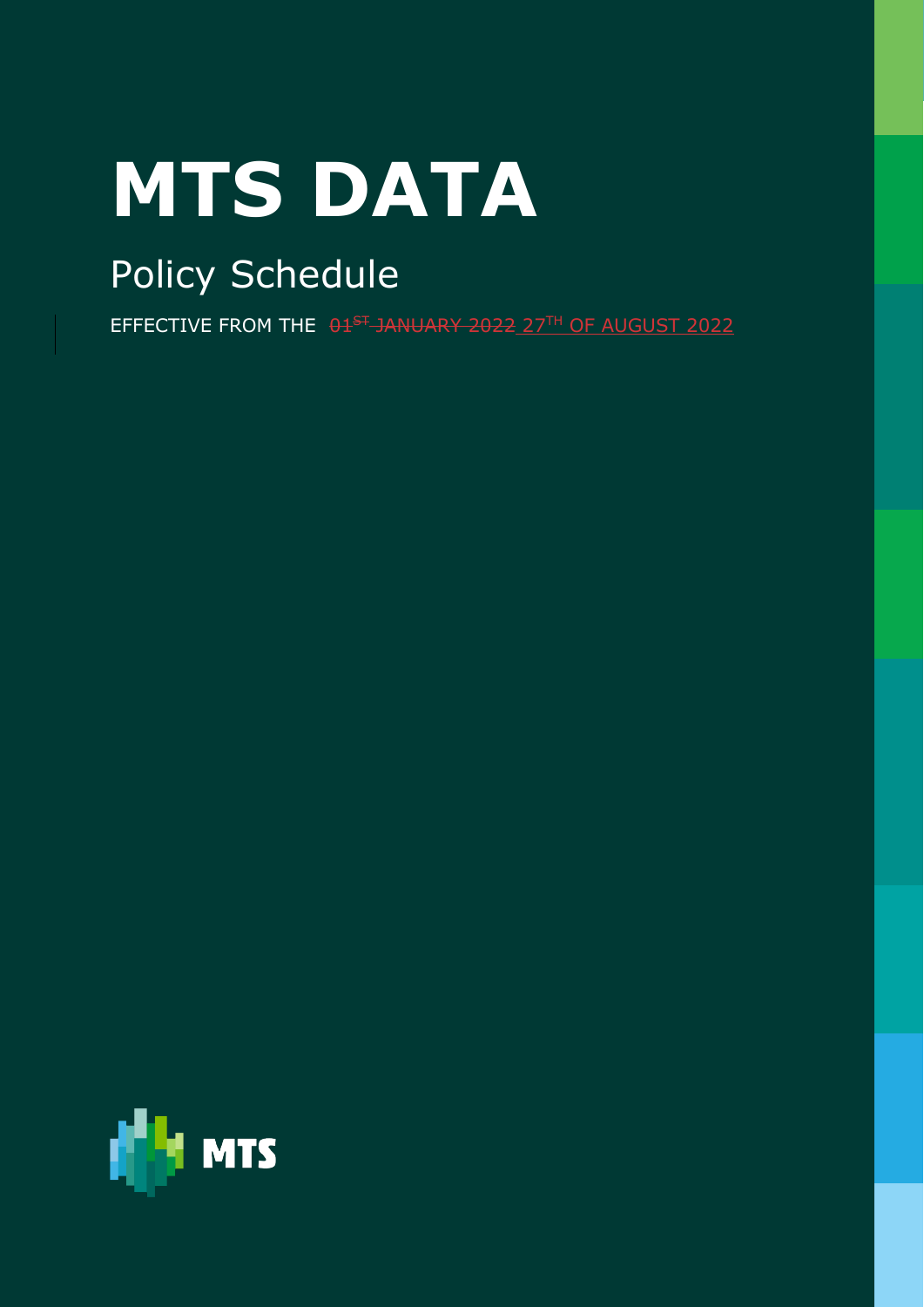## **Foreword and Interpretation**

This MTS Data Policy Schedule sets out the policies applicable to the use, receipt, storage, display, processing and distribution / publication (for authorised Vendors only) of MTS Data, subject to the MTS Terms and Conditions – Vendors, MTS Terms and Conditions (US) or the MTS Terms and Conditions – End Customers (each referred to hereafter as the "Terms") for real time data. This schedule is also applicable to any other MTS agreement that makes specific reference to it.

Please, where applicable, also refer to the Terms and the Order Form (containing the relevant Data Charges) applicable to your subscription (as amended by the Licensor from time to time) for further rules and guidance, which together form the Agreement which is available at this **[link](https://www.mtsmarkets.com/resources/market-data)**.

Any capitalised terms used but not defined in this MTS Data Policy Schedule shall take their meaning from the Terms. Where there is a conflict between the terms of this MTS Data Policy Schedule and the Terms, the Terms shall prevail to the extent of the inconsistency unless explicitly set out to the contrary in this MTS Data Policy Schedule. For the purpose of this Schedule, BondVision, Cash Markets, Repo Markets and BondsPro are defined as per the definition included in the document available at this **[link](https://www.mtsmarkets.com/sites/default/files/content/mts/Documents/Legal_docs/Disclaimer%20capitalised%20terms%20definitions%2001042016.pdf)**. 1

## **1. Available Data Products (Outline):**

The Licensor offers licences to Vendors and End Customers for the following Products. It is not permitted to distribute MTS Data or MTS Data Products which are not described below without the express written permission of the Licensor.

MTS Data must be distributed for all available MTS Markets. It is not possible to distribute MTS Data from a selection of MTS Markets.

#### MTS Real-Time Data

MTS Real-Time Data is data from the MTS Markets in respect of which a) for the Cash Markets, BondVision and BondsPro less than fifteen (15) minutes have elapsed from the time such information and/or data was first transmitted directly to the Vendor and End Customer by the Licensor and b) for the Repo Markets less than ninety (90) minutes have elapsed from the time such information and/or data was first transmitted to the Vendor directly by or on behalf of the Licensor.

https://www.mtsmarkets.com/sites/default/files/content/documents/Website%20Glossary%2004 %202021.pdf



<sup>1</sup>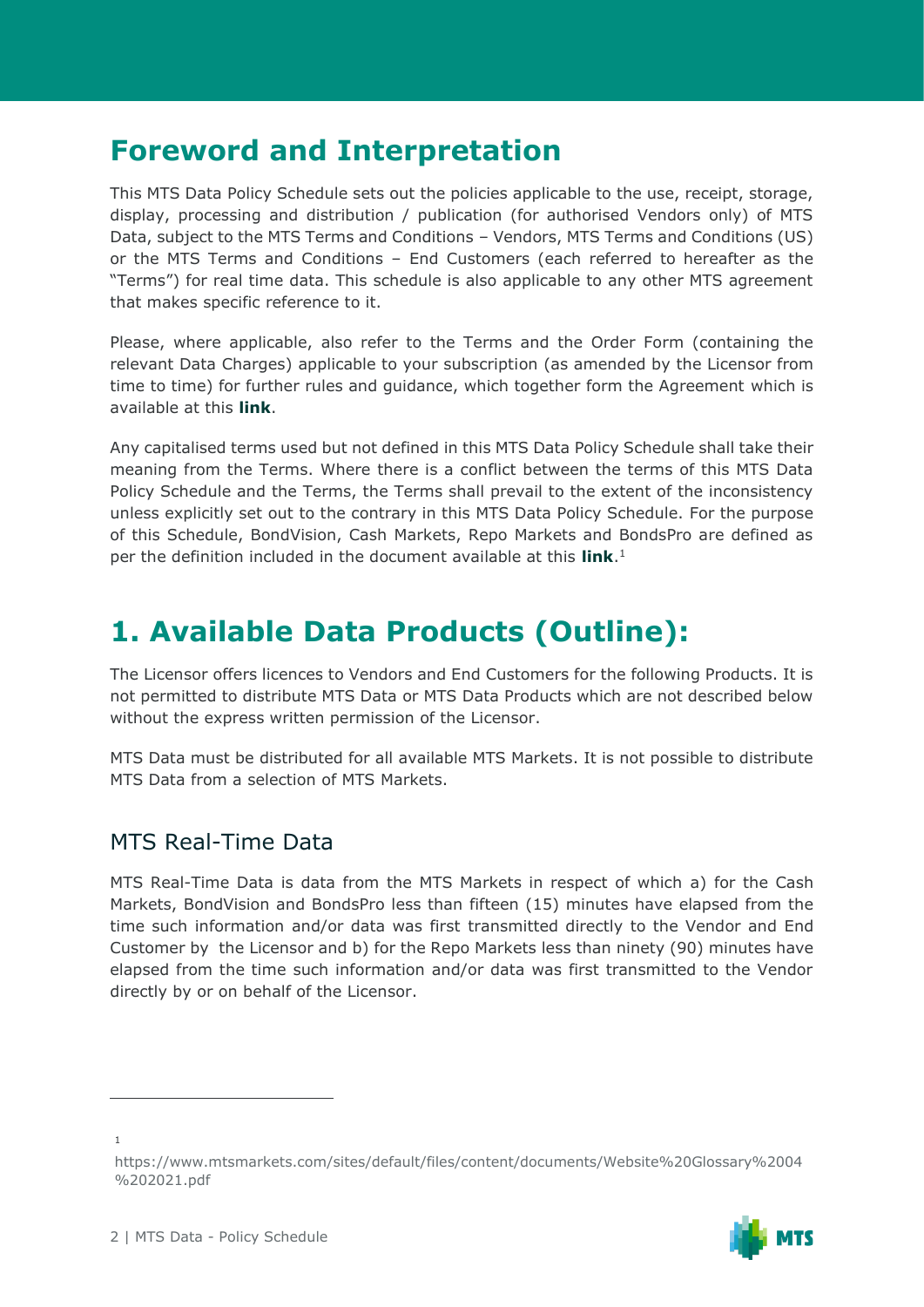For the avoidance of doubt, MTS Real-Time Data does not include data that benefits from a pre-trade transparency waiver, post-trade transparency deferrals or from any other available exemption to transparency.

End Customer can obtain MTS Real-Time data directly via the Licensor or via a licensed Vendor.

Vendors can obtain a licence to redistribute MTS Real-Time Data via its products and services. Vendors incur an annual fee for the licence to redistribute MTS Real-Time Data.

Any End Customer access to MTS Real-Time Display, Non display Data and Snapshots of MTS Real-Time data via the Licensor/ Vendor must be reported to the Licensor.

.

Subject to the special purpose licences for Non-Display Usage (see section 2 "Terms of Use"), MTS Real-Time Data is charged per Access, such that End Customer Data Charges are based on the number of Accesses. For further information regarding what constitutes an Access and how Accesses are reported, please see section 4 "Reporting Schedule".

Redistribution of MTS Real-Time Data is not permitted by the End Customer without an executed Agreement with the Licensor, (unless specified in the section title "Redistribution by End Customers" below). Redistribution of MTS Real-Time Data by Affiliates or Service Facilitators of the Vendor is only permitted if specified in the Order Form. Redistribution of MTS Real-Time Data through applications developed by Software Partners of the Vendor is only permitted if specified in the Order Form and they do not access the Data.

For MTS Markets (Cash), the MTS Real-Time Data includes the following information:

- a) last trade: time, underlying instrument, price, volume; and
- b) level 2 information: best 5 bids, best 5 offers, aggregate volume on best 5 bids, aggregate volume on best 5 offers.

For MTS Markets (Repo), the MTS Real-Time Data includes the following information for the best 5 quotes:

- a) bid quantity, bid rate, duration, ask quantity, ask rate, spot price; and
- b) last trade: time, underlying instrument, trend, rate, quantity.

For MTS Markets (BondVision), the MTS Real-Time Data includes the following information:

- (i) Market Data:
	- a) last deal: time, underlying instrument, price, volume for all trades in bonds that do not benefit from a post-trade transparency exemption or deferral; and

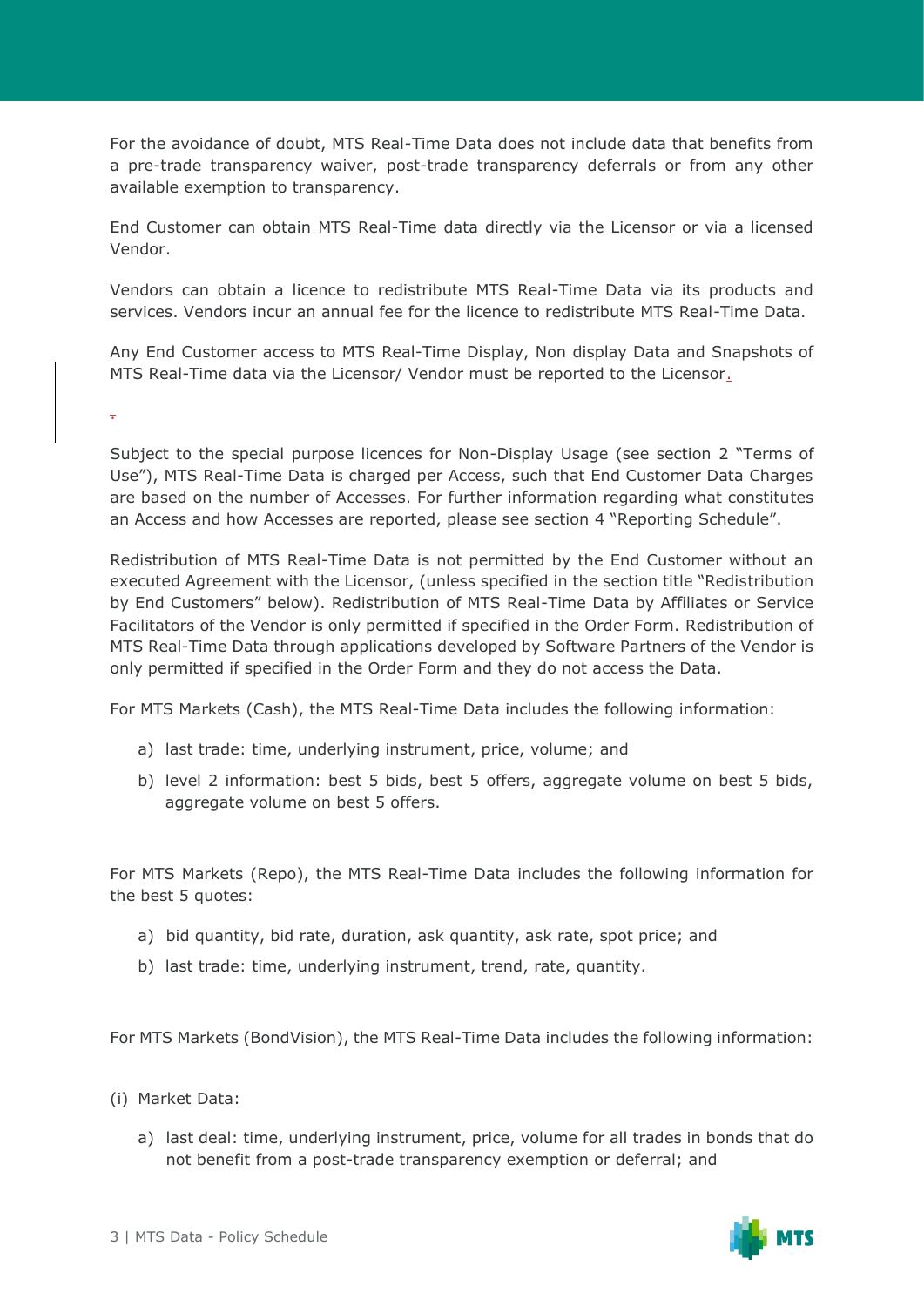b) pre-trade information: all executable RFCQ quotes inserted by the Sell Side Member Members where no pre-trade transparency waiver or exemption is available, and/ or

(ii) BV Composite:

a) bid price, bid yield (or discount margin for floating-rate bonds), ask price, ask yield (or discount margin for floating-rate bonds), mid price, mid yield (or discount margin for floating-rate bonds)

For MTS Markets (BondsPro), real-time pre-trade data input by market participants in BondsPro ATS that have granted a license to Licensor to distribute their data. Such data includes the following information:

a) underlying instrument, executable bid price and size, executable offer price and size for all bids and offers at a given time

BondVision US ATS data are not included.

#### Delayed Data

Delayed Data is streaming data from the MTS Markets, which is made available:

- i) For Cash Markets, BondVision and BondsPro after at least fifteen (15) minutes have elapsed from the time such information and/or data was first transmitted to the Vendor directly by or on behalf of the Licensor. For Repo Markets, after at least ninety (90) minutes have elapsed from the time such information and/or data was first transmitted to the Vendor directly by or on behalf of the Licensor; and
- ii) until midnight (Central European Time) or midnight (Eastern Time) in respect of BondsPro on the day it was first transmitted by the Licensor. Thereafter the data will become Historical Data in accordance with paragraph "Historical Data" (see below).

For the avoidance of doubt, MTS Delayed Data does not include data that benefits from a pre-trade transparency waiver, post-trade transparency deferrals or from any other available exemption to transparency.

Should an End Customer intend to redistribute Delayed Data, the End Customer shall contact Licensor to discuss the execution of a separate Vendor Data License Agreement.

Vendors who are aware of an End Customer or are aware of a third party intending to distribute Delayed Data shall direct them to the Licensor. Fees will be applied for redistribution of Delayed Data to any Vendor that does not redistribute Real-Time data. Data Charges for the redistribution of Delayed Data are included in the Fee Schedule

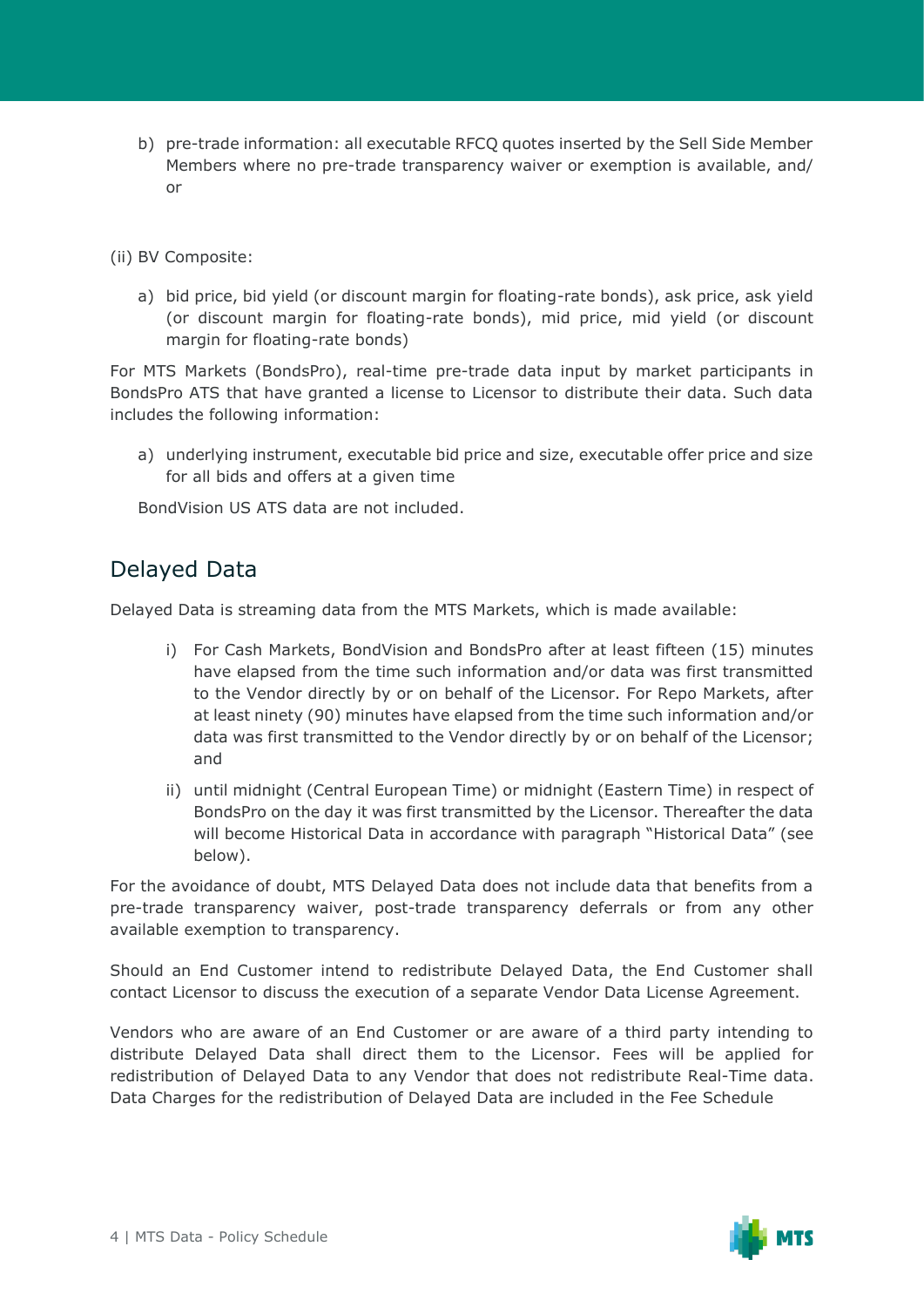#### Historical Data

Historical Data is any Data after midnight (Central European Time) on the day the Data was first transmitted by the Licensor.

Historical Data can be made available to End Customers through (a) MTS Times Series Data (see the following section) and/or (b) a Vendor product.

#### MTS Time Series

MTS Time Series is a static, trading and pricing data source for fixed income markets and instruments.

The MTS Time Series database contains certain historical Cash and Repo Data sourced directly from the MTS Markets, including high frequency trade and quote data, with different levels of granularity and market depth.

MTS Time Series is charged with respect to the period of data requested. The files are available from the Licensor's FTP site or via the End Customers' licensed Vendor of choice.

The MTS Time Series Data files are offered by either of two options:

- Historical Data: Monthly files of past data; or
- Rolling Subscription: Daily files of the most recent data made available after the trading day.

A direct licence with the Licensor is required and the Licensor will bill the End Customer directly for this data.

#### MTS Trade Blotter and SFTR Blotter

MTS Trade Blotter is the end of day or intraday trading data relating to an End Customer's own trades on CMF, MMF or BV. MTS SFTR Blotter is available in real time and at the end of the trading day relating to an End Customer's own trades on MMF only to assist with SFTR reporting. Neither include data relating to trades made by other participants.

The End Customer must be a participant on CMF, MMF or BV in the case of the MTS Trade Blotter or a participant on MMF in the case of the MTS SFTR Blotter if it wishes to purchase a direct licence from the Licensor for the data relating to its trades on those markets.

MTS Trade Blotter end of day or intraday data and MTS SFTR Blotter end of day data are only available via SFTP and FTPS.

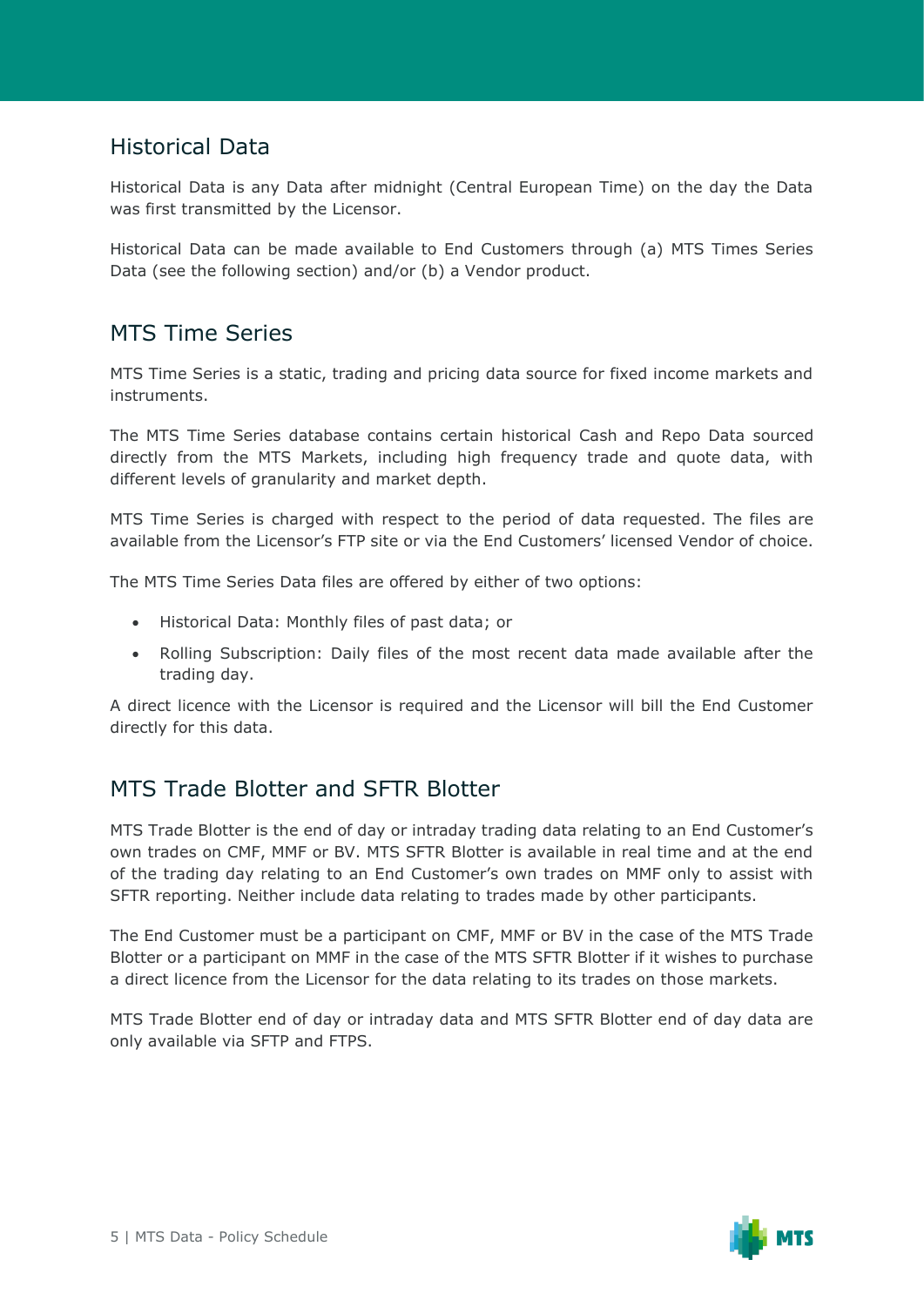#### MTS Reference Prices

MTS Reference Prices are the official open and close prices calculated each day by MTS at 11:02 and 16:02 (Central European Time) daily, based on trading data from the MTS Markets. Historical Reference Price Data from 01 January 2007 is also available.

Reference Prices are charged to the End Customers on a per Site or Enterprise basis.<sup>2</sup> MTS Reference Prices can be acquired by End Customers via FTP download, or via the End Customers licensed Vendor of choice.

A direct licence with the Licensor is required and the Licensor will bill the End Customer directly for this data.

MTS Reference Price data is charged per Site, such that End Customer Data Charges are based on the number of Sites accessing the data. For further information regarding what constitutes a Site and how Sites are reported, please see section 4 "Reporting Schedule".

#### MTS Reference Data

MTS Reference Data comprises reference data relating to each government bond listed on the MTS Markets (other than pricing information). Historical MTS Reference Data is also available from 01 January 2007.

Reference Data is charged to the End Customers on a per Site or Enterprise basis. MTS Reference Data can be acquired by End Customers via FTP download, or via the End Customers licensed Vendor of choice.

A direct licence with the Licensor is required and the Licensor will bill the End Customer directly for this data.

MTS Reference Data is charged per Site, such that End Customer Data Charges are based on the number of Sites accessing the data. For further information regarding what constitutes a Site and how Sites are reported, please see section 4 "Reporting Schedule".

#### Snap-Shot Data

Snap-Shot Data is a static data product comprised of snap-shots of MTS Real-Time Data. Snap-Shot Data produced in real time using MTS Real-Time Data requires an Access to MTS Real-Time Data.

Alternatively, Snap-Shot Data can be made available on demand from the Vendor: End Customers can directly control when each Snap-Shot is produced. Each Snap-Shot of each instrument is fee liable:

<sup>2</sup> An Enterprise licence covers an unlimited number of Sites within the company or company group. Each Site must be specified in the Order Form at the Licensors acceptance.

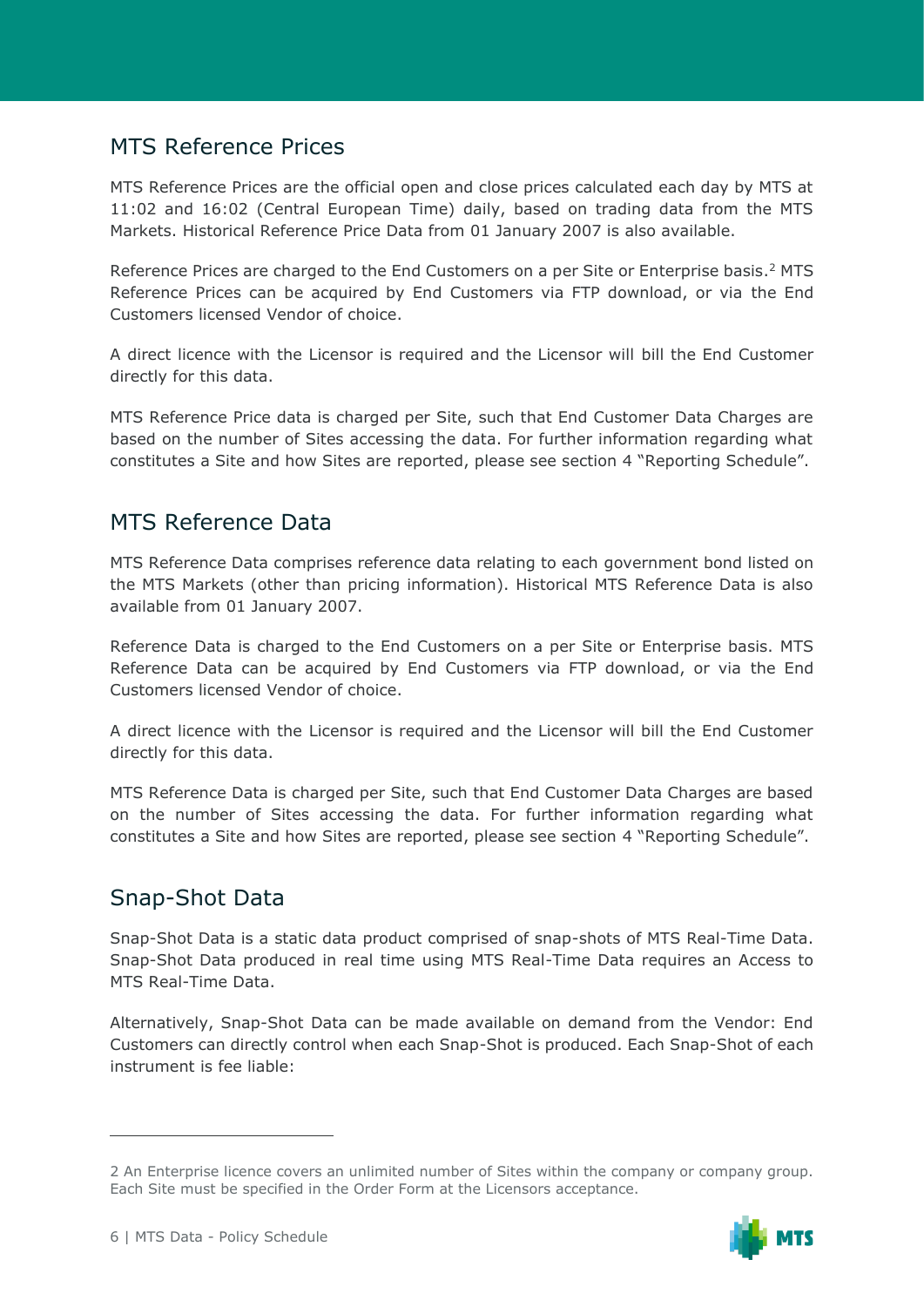- Each individual request must be recorded, whether the access is ad hoc or preprogrammed (e.g. every hour)
- The system must record each 'price request'. If the price is updated automatically, without the system recording a 'price request' for each update, an Access to MTS Real-Time Data is required

End of Day Snap shots can also be made available as a separate chargeable product.

Distribution of the Snap-Shot on demand data should be reported and each instance will be chargeable at the Snap-Shot on demand Data Charge.

Alternatively, Snap-Shot Data can be made available directly from the Licensor. This data product is comprised of snap-shots of MTS Cash Real-Time Data (MTS Cash Snap-shot Data) and BondVision Real-time Data (BV Composite Snap-shot Data).

Snap-shot Data is charged with respect to the number of snap-shots, product types, sections, instrument classes and period of data requested. The files are available from the Licensor's FTP/ SFTP site.

The Snap-shot Data files are offered by either of two options:

- Historical Data
- Rolling Subscription

A direct licence with the Licensor is required and the Licensor will bill the End Customer directly for this data.

#### Disaster Recovery Sites

Data received at End Customers disaster recovery Sites do not attract Data Charges as long as they are intended for use by End Customers who normally pay Data Charges at their production Site, and as long as the Accesses are never used concurrently with Accesses at the production Site.

In the event that an End Customer switches from its production to its disaster recovery Site, the Accesses at the disaster recovery Site become liable for Data Charges and the production Site ceases to be chargeable. Disaster recovery Sites should not have greater access to Data than would be expected at their production Site and the number of Accesses should not exceed the production Site.

A company whose primary function is to provide emergency dealing facilities for another, separate, company should report Data usage in accordance with this Agreement to the Distributor or Vendor supplying the Data, as and when the emergency facilities are being used.

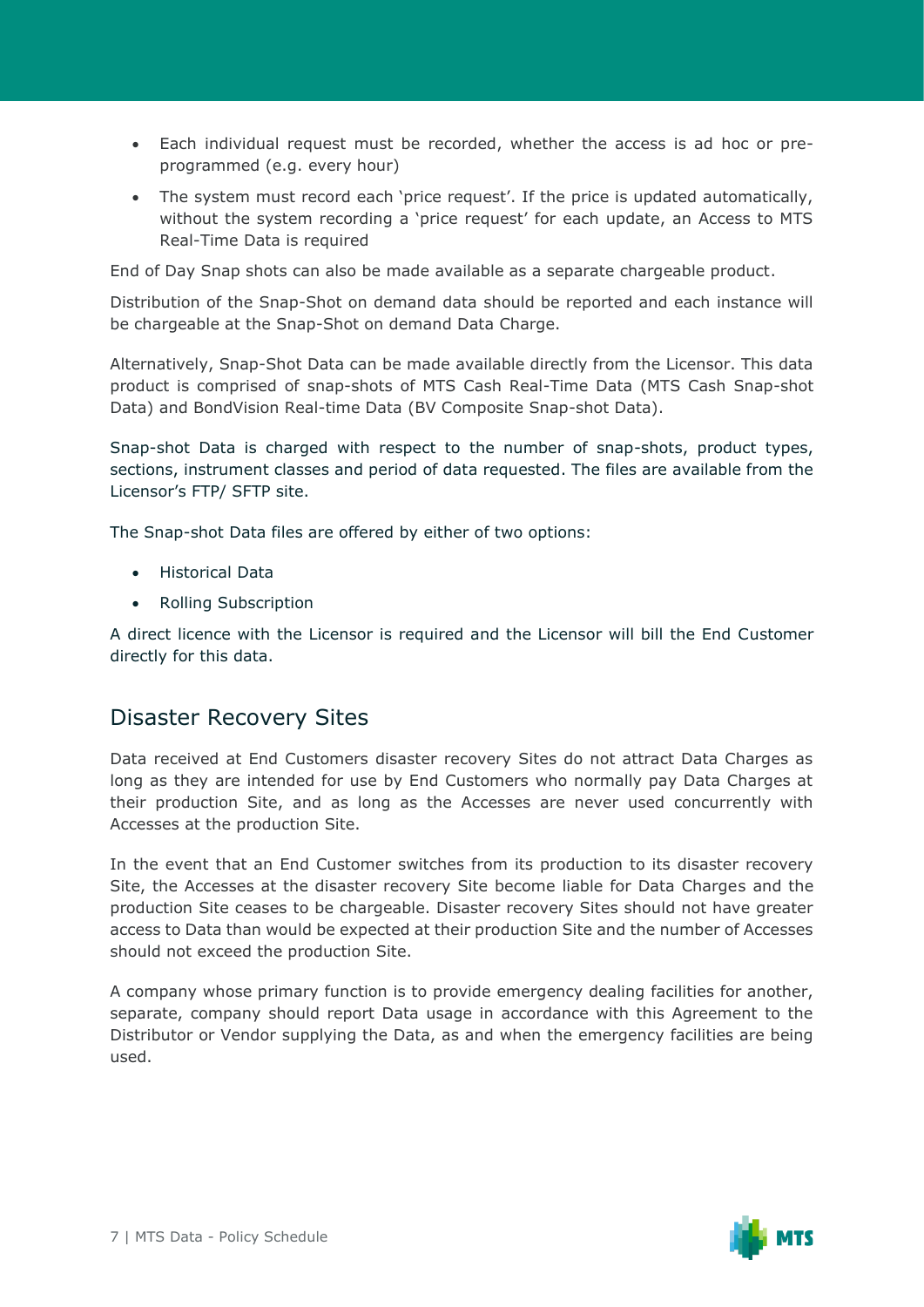## **2. Terms of Use**

#### Categories of customers

End Customers/ End User Financial Intermediaries **Participants** Trading Venues Vendor

All the above Terms are defined within the relevant Terms and Conditions in which the use of the Data is described. The Data Charges and template agreements are available at this **[link](https://www.mtsmarkets.com/resources/market-data)**.

#### Redistribution by End Customers

End Customers are prohibited from the redistribution of any Data, other than limited (i.e. purely on an ad hoc basis and only insubstantial) extracts of Data and only on the basis that such redistribution of the Data meets the following requirements:

- i) is not continuous;
- ii) is made on either infrequent or irregular basis;
- iii) is incidental to the purpose of the End Customer's principal business or the principal business of the End Customer and its Subsidiaries;
- iv) cannot be used as a substitute for any Vendor service or any substantial part of it;
- v) has no independent commercial value;
- vi) is not separately charged for; and
- vii) is not made in connection with commercial information broking, information vending, publishing or credit rating, nor for substantial reproduction through the press or media, nor for transmission via any private or public network and cable or satellite system.

Where an End Customer wishes to redistribute, make available or publish Data directly, or in any other manner than as set out above, then the End Customer should contact the Licensor to obtain the appropriate licence unless the Data is received via a datafeed or similar product or service for internal usage only and Operational Controls are in place within the End Customer and not the Vendor.

In these cases only, the End Customer may use the Data in accordance with the terms of this Agreement and in line with the policies and restrictions communicated by the Vendor (or Licensor where the End Customer has a direct licence with the Licensor for the provision of such Data). Access (or Site where relevant) is the unit of count and must be reported to the Vendor (or Licensor where the End Customer has a direct licence with the Licensor for the provision of such Data) monthly who will report this to the Licensor.

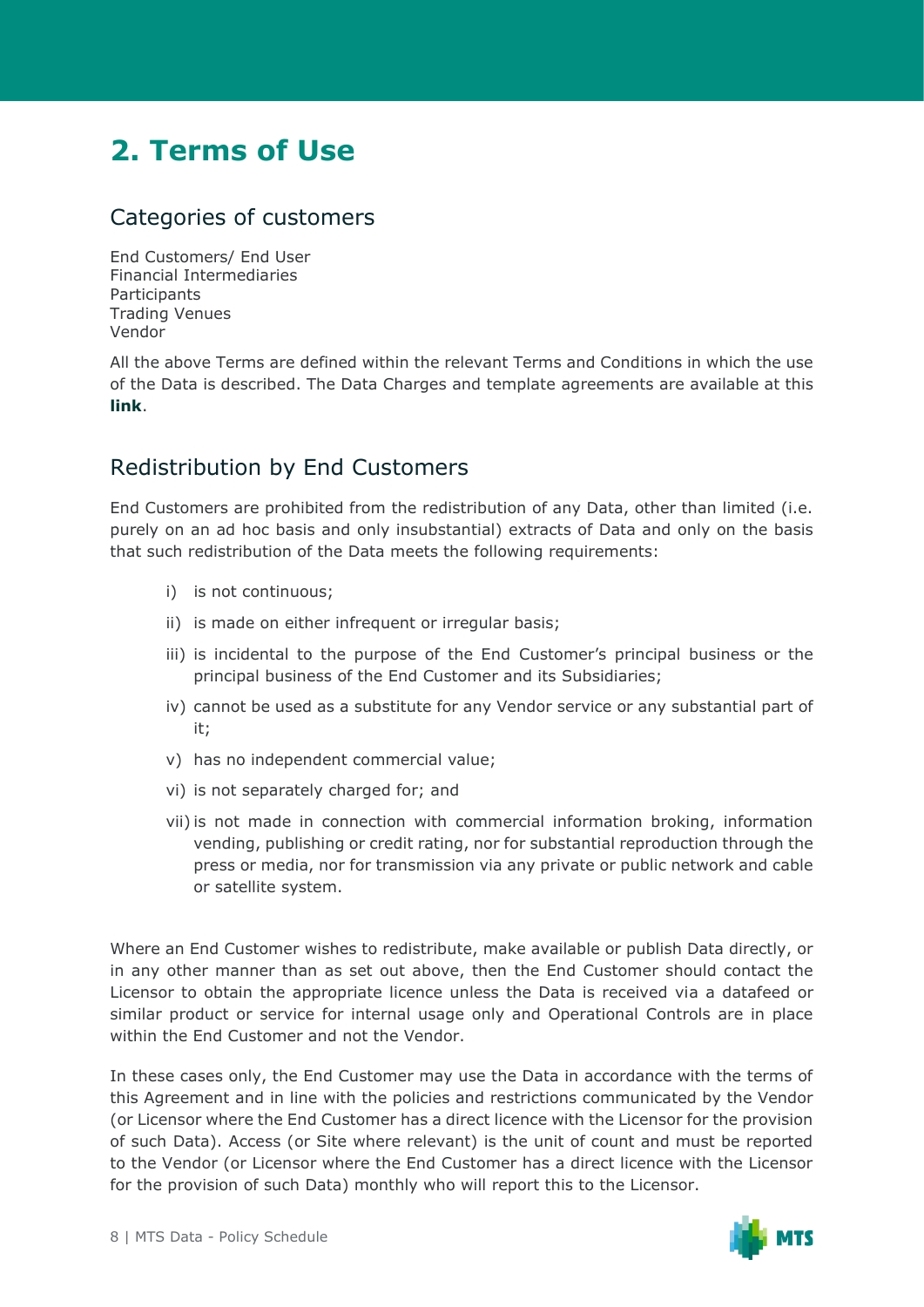When an End Customer is licensed for the creation and distribution of Derived Data, this does not include the right to distribute or publish or make available the Data.

#### Redistribution by Vendors

Vendors are licensed to commercially redistribute MTS Real-Time Data, Delayed Data, Historical Data, MTS Snap-Shot Data, MTS Reference Data and MTS Reference Prices, as specified in their Order Form, in accordance with their Agreement and the policies contained herein.

Vendors shall provide information upon request to the Licensor regarding all uses and distribution channels of Data, and shall be able to identify MTS Data in every data product or service offered by such Vendor.

Vendors are obliged to have in place adequate Operational Controls to sufficiently control who receives the Data, and be able to provide the Licensor on a reasonable notice with a list and record of such Operational Controls. Where a Vendor is unsure of whether the Operational Controls it has in place are adequate, it should seek guidance from the Licensor. This provision does not apply to Delayed Data.

Vendors shall direct End Customers who want to redistribute Delayed Data to the Licensor.

#### Display Usage

Unless End Customers hold an appropriate Non-Display Usage licence direct with the Licensor (detailed further below), End Customers may only use MTS Real-Time Data in a view-only display capacity, from which it is prohibited to extract, store and redistribute MTS Real-Time Data (subject to this Policy Schedule) in whole or in part, in any way.

Display purposes include, for example: the Vendor terminal services, proprietary internal display systems and Slave Device screens.

#### Non-Display Usage

A Non-Display Usage licence directly with the Licensor is required for the use or processing of any MTS Real-Time Data in applications, programs, products and services (other than for display purposes), or for the creation of any calculated output including Derived Data as defined below. The relevant Data Charges shall be paid directly by the End Customer to the Licensor as specified in the MTS Non-Display Usage Declaration.

Calculated output includes, for example: quotes, volume weighted average prices and analytical reference figures, including the production of any Derived Data. Calculation of indices for internal or external use is strictly prohibited without the express prior written approval of the Licensor.

This Non-Display Usage licence includes the usage for internal purposes of MTS Real-Time Data for algorithmic or Program Trading (as defined below) or for the automated

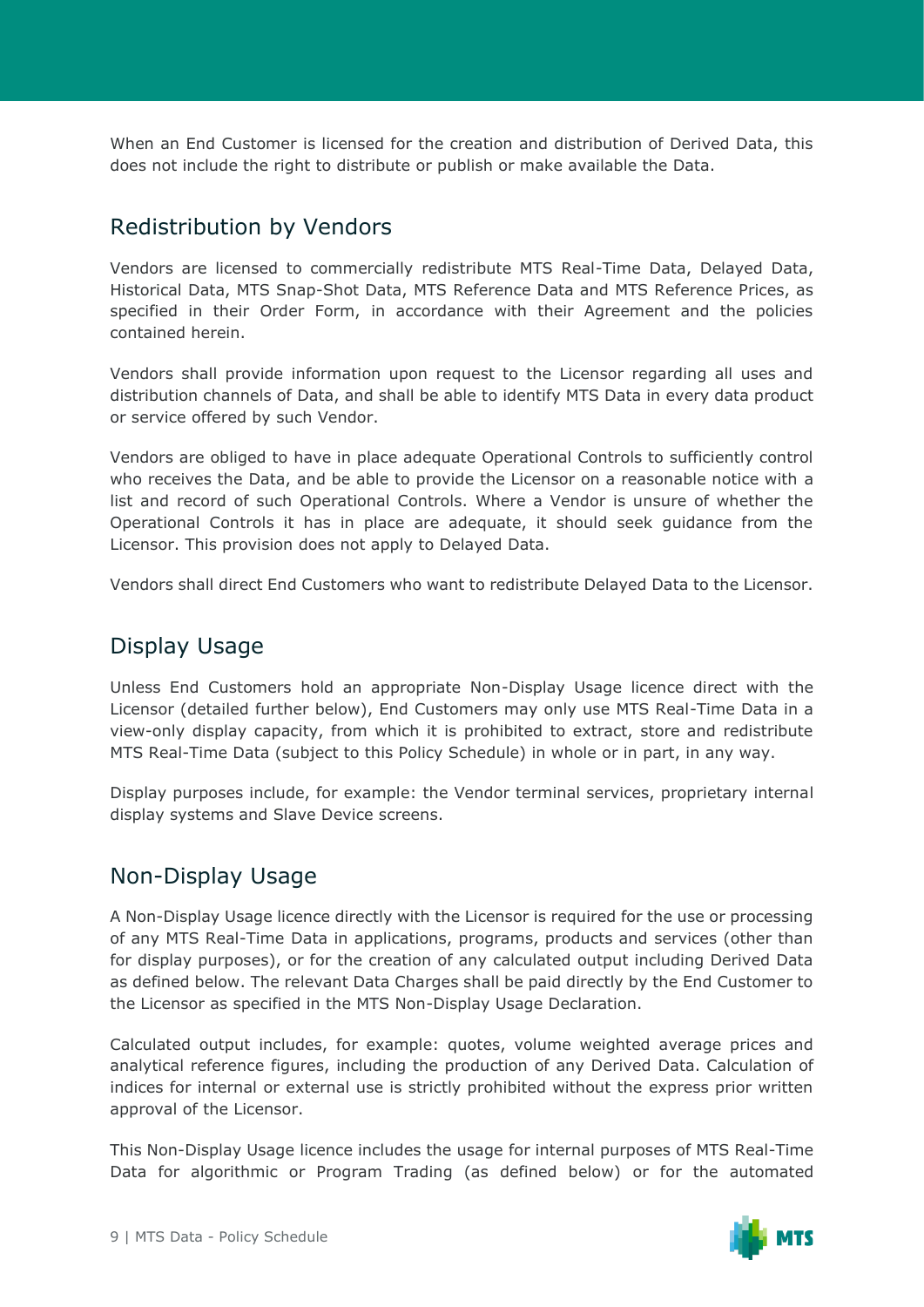monitoring of trading activities, quantitative analysis and for designing algorithmic trading strategies in any back-testing tools and for any other Non-Display use of MTS Real-Time Data. Additionally also any Non Display internal usage of the MTS Real-Time Data such as risk management (also end of day), fund administration, portfolio management, compliance, account or audit activities is included in the Non-Display Licence.

Assessment of usage will be determined as part of the approval process conducted by the Licensor during which the Licensor reserves the right to ask for any additional information from the End Customer for the purpose of evaluating the permission to access MTS Real-Time Data and the issuance of the Non-Display Usage Licence. If you require further clarification on a specific instance of Non-Display Usage, please contact the Licensor before using data in this way.

Usage of MTS Real-Time Data by individuals, where it is limited to enhancing the display of Data, does not require a Non-Display Usage Licence. For example: use of MS Excel to collate data for display purposes only.

"**Program Trading**" means the use of MTS Real-Time Data for the production of models and pre-trade analysis, assessment of trading signals, trade selection and use in electronic trading systems for the purpose of generating orders or executing transactions in an automated or semi-automated manner (with or without a display of MTS Real-Time Data or calculation output) including, but not limited to, algorithmic trading, program trading or automated monitoring of trading activities.

It should not be possible to reverse engineer MTS Real-Time Data from the calculation output, nor should the calculation output be intended to replace usage of MTS Real-Time Data. The End Customer must ensure that users do not have the option or facility to reverse engineer MTS Real-Time Data.

Distribution of calculation output and Derived Data internally, within the licensed Site (as specified in the Agreement) is permitted. Distribution of calculation output outside the licensed Site of an End Customer or of its Subsidiaries requires each Site to be licensed in a direct agreement with the Licensor.

Any Accesses to MTS Real-Time Data for Display purposes should be declared to the supplying Vendor via the End Customers existing reporting procedures in accordance with the Subscription Agreement.

Any Access to MTS Real-Time data for Non-display must be declared by End Customer directly to the Licensor following the reporting Schedule stated in Section 4.

Vendors shall provide the Licensor with the name, address and a contact for each End Customer using MTS Real-Time Data. The Licensor shall send to each End Customer a Non-Display Usage Declaration to be filled in and returned to the Licensor. End Customers making a Non-Display Usage of MTS Real-Time Data shall be licensed and billed directly by the Licensor for the Non-Display Usage in accordance with the Fee schedule.

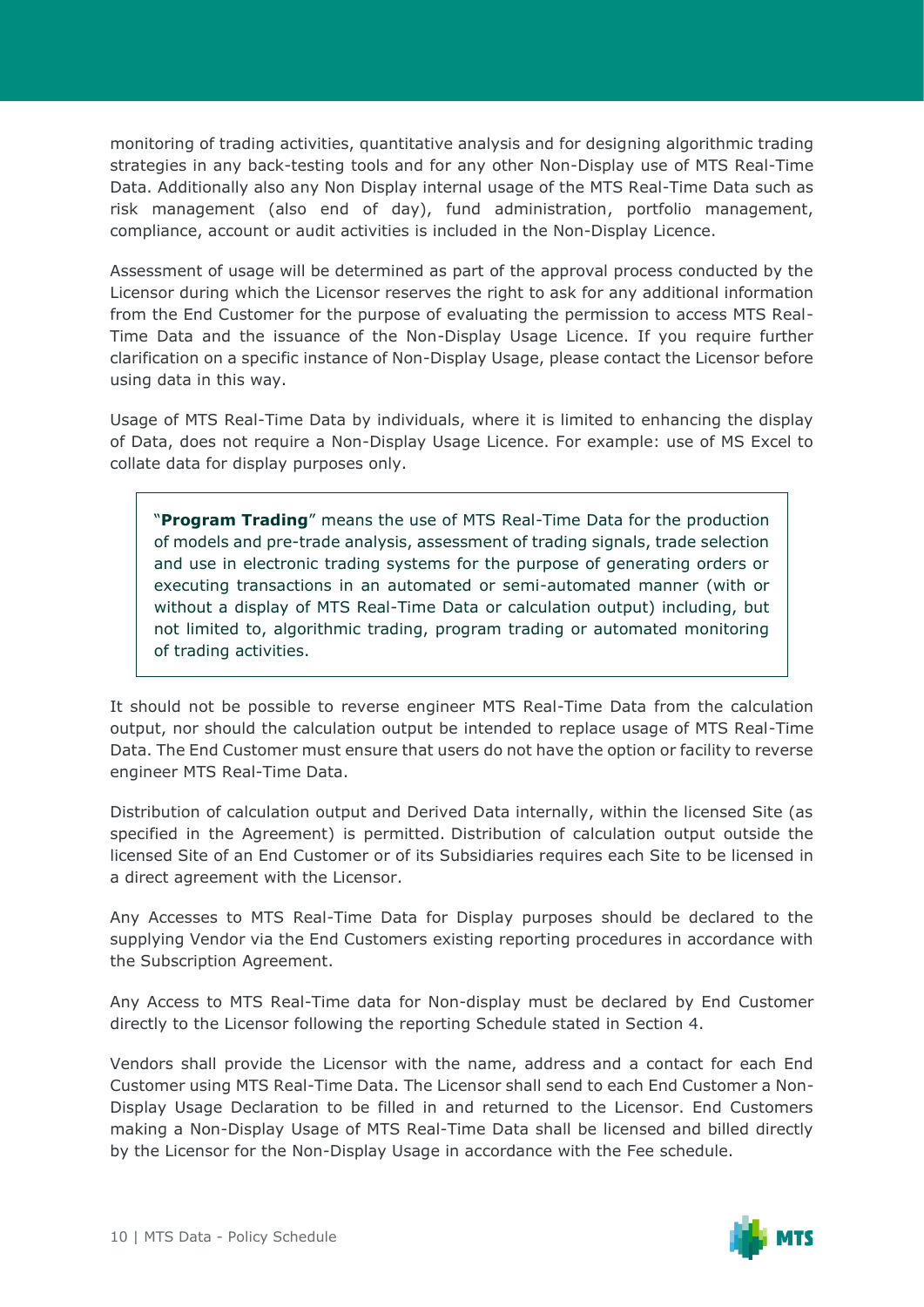#### Derived Data

Commercialisation or distribution of Derived Data or calculation output of any kind, via any medium, requires the prior written approval of the Licensor.

"Derived Data" means data that is the output of calculations or analysis performed by or on behalf of End Customer/ Subscriber using MTS Data or Products as an input, provided that such MTS Data or Product used to calculate the Derived Data does not, in the End Customers or Vendors or Subscribers good faith judgment, remain identifiable in (except by chance or happenstance), and may not be readily extracted or reverse-engineered from, the Derived Data.

#### Snap Shot Data – usage rights

The Licensor applies a principle that Snap-Shot Data should not be replacing MTS Real-Time or Historical Data, but rather act as a complement to the Data.

#### Historical Data Usage Rights

Subject to notification to the Licensor, Vendors may create historical information products where they store MTS Real-Time Data they receive under the appropriate licence. MTS Time Series includes the provision of files at the end of each trading day with the data from that trading day, which an End Customer may subsequently store.

Vendors may incorporate MTS Time Series into their suite of products for distribution.

## **3. Attributions to the Data**

Where technically possible and commercially reasonable, End Customers and Vendors shall attribute the Licensor as the source and supplier of the Data and attribute the relevant MTS Market as the owner of the Data in the following form:

#### **"MTS Data is owned and supplied under licence by EuroMTS Ltd"**

Where technically possible, End Customers shall not delete any copyright or proprietary notice contained in the Information.

Vendors shall procure compliance with this Policy Schedule from End Customers as set out in the relevant Terms.

## **4. Reporting Schedule**

In all cases, access to Data (with the exception of Delayed Data) should be reported to the relevant Vendor, unless the End Customer holds an appropriate direct licence with the Licensor which provides for reporting to the Licensor directly.

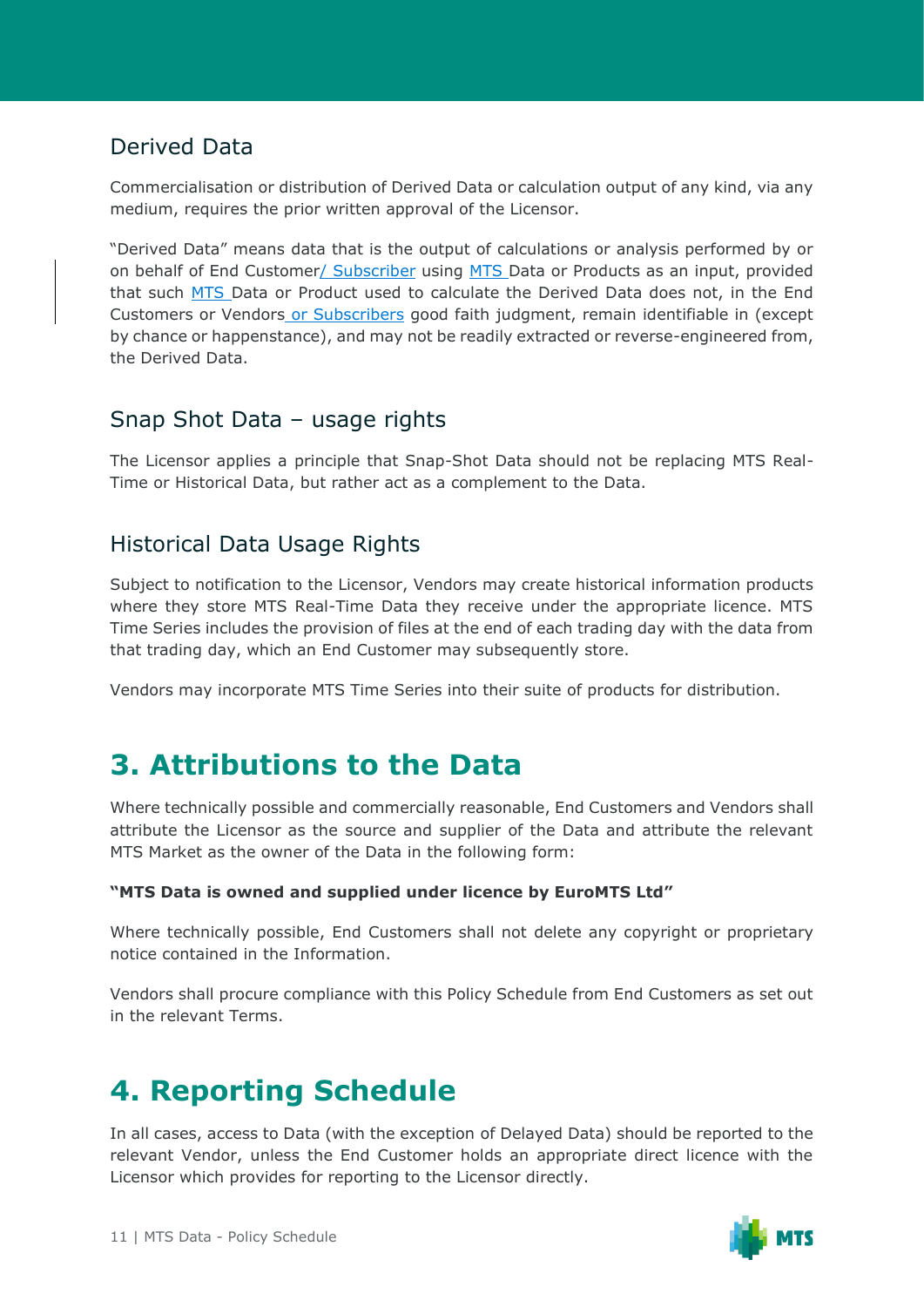#### "Per Access" Reporting

"Access" is defined in the Terms and repeated herein for easy reference:

"access by a single user, which is a unit of count for the purposes of calculation of certain Data Charges and is denoted by a personal identifier or 'ID' which enables individual users to receive, have available display/ non-display or access the Data from Licensor or a particular Vendor, via any datafeed, terminal (fixed or portable), Slave Device, display unit or any other piece of apparatus which may receive or display (whether in whole or in part) by any means.

Each Access may only be used by a single user within an End Customer organisation. If several single users share a single Access, then this usage is reported as multiple Accesses for the purposes of the Agreement, as multiple users are accessing the Data. End Customers requiring shared Accesses may be licensed for the groups sharing the Accesses direct with the Licensor. The same Access shall not be used simultaneously by users, devices or any other means.

The Access may not be shared, and appropriate controls shall ensure that only the registered End Customer can use the Access."

Netting of Accesses across multiple vendors is not permitted.

#### Example Format of Statements

A template providing guidance to Vendors of the type of information required by the Licensor in its reporting, is provided over the page. The Licensor appreciates that Vendors employ a number of different types of Operational Controls, and aims to work with Vendors to ensure their controls adequately deliver the Licensor's Data policies.

#### "Per Site" Reporting

"Site" is defined in the Terms and repeated herein for easy reference:

"The physical location (place of business and address) where the Data may be accessed by an End Customer or its Subsidiaries (where applicable) and as agreed by the Licensor in the End Customer's relevant Order Form".

Where Data usage is charged on a per Site basis, End Customers will also have the option of subscribing on an Enterprise basis, which will allow them an unlimited number of Sites. End Customers are required to submit Statements based on the Sites they operate under the relevant direct licenses they hold with the Licensor, pursuant to this Policy Schedule

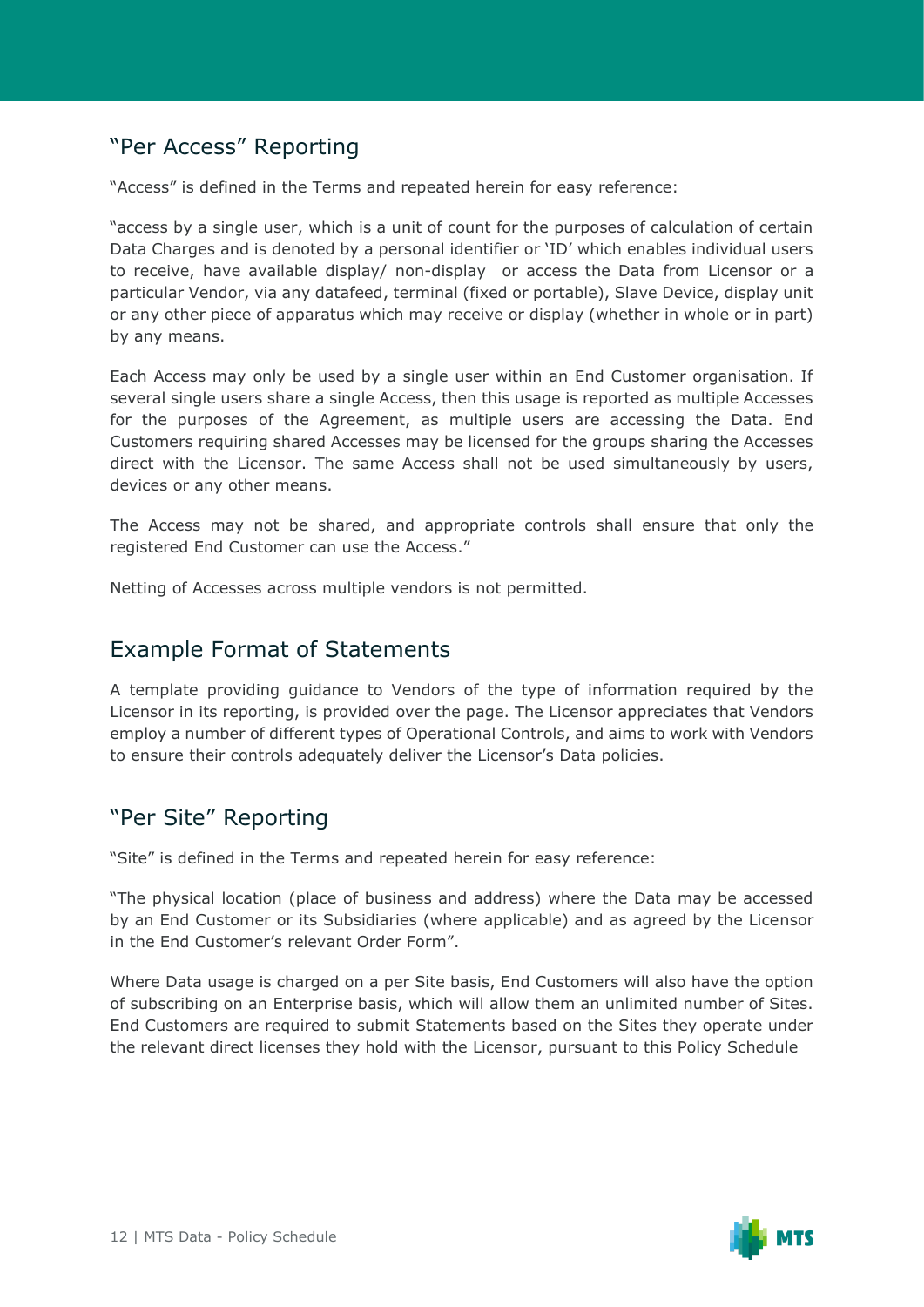### Example Reporting Statement (Vendors)

| Vendor<br>Product<br>Description          | Vendor<br>Product<br>Code | Customer ID | User ID | Customer<br>Name | Customer<br>Address | Customer<br>Address(2) | City | State | Zip |
|-------------------------------------------|---------------------------|-------------|---------|------------------|---------------------|------------------------|------|-------|-----|
| e.g. Real-<br>Time MTS<br>Cash<br>Markets |                           |             |         |                  |                     |                        |      |       |     |
| e.g. MTS<br>Reference<br>Prices           |                           |             |         |                  |                     |                        |      |       |     |
|                                           |                           |             |         |                  |                     |                        |      |       |     |

| Country | Change     | Date of | Opening  | Movement | Closing  | Fee      | <b>Total Fee</b> | Main    | Main    | Main      |
|---------|------------|---------|----------|----------|----------|----------|------------------|---------|---------|-----------|
|         | Descriptio | Change  | Position | S        | Position | Currency |                  | Contact | Contact | Contact   |
|         | n          |         |          |          |          |          |                  | Name    | Email   | Telephone |
|         |            |         |          |          |          |          |                  |         |         |           |
|         |            |         |          |          |          |          |                  |         |         |           |
|         |            |         |          |          |          |          |                  |         |         |           |
|         |            |         |          |          |          |          |                  |         |         |           |
|         |            |         |          |          |          |          |                  |         |         |           |
|         |            |         |          |          |          |          |                  |         |         |           |